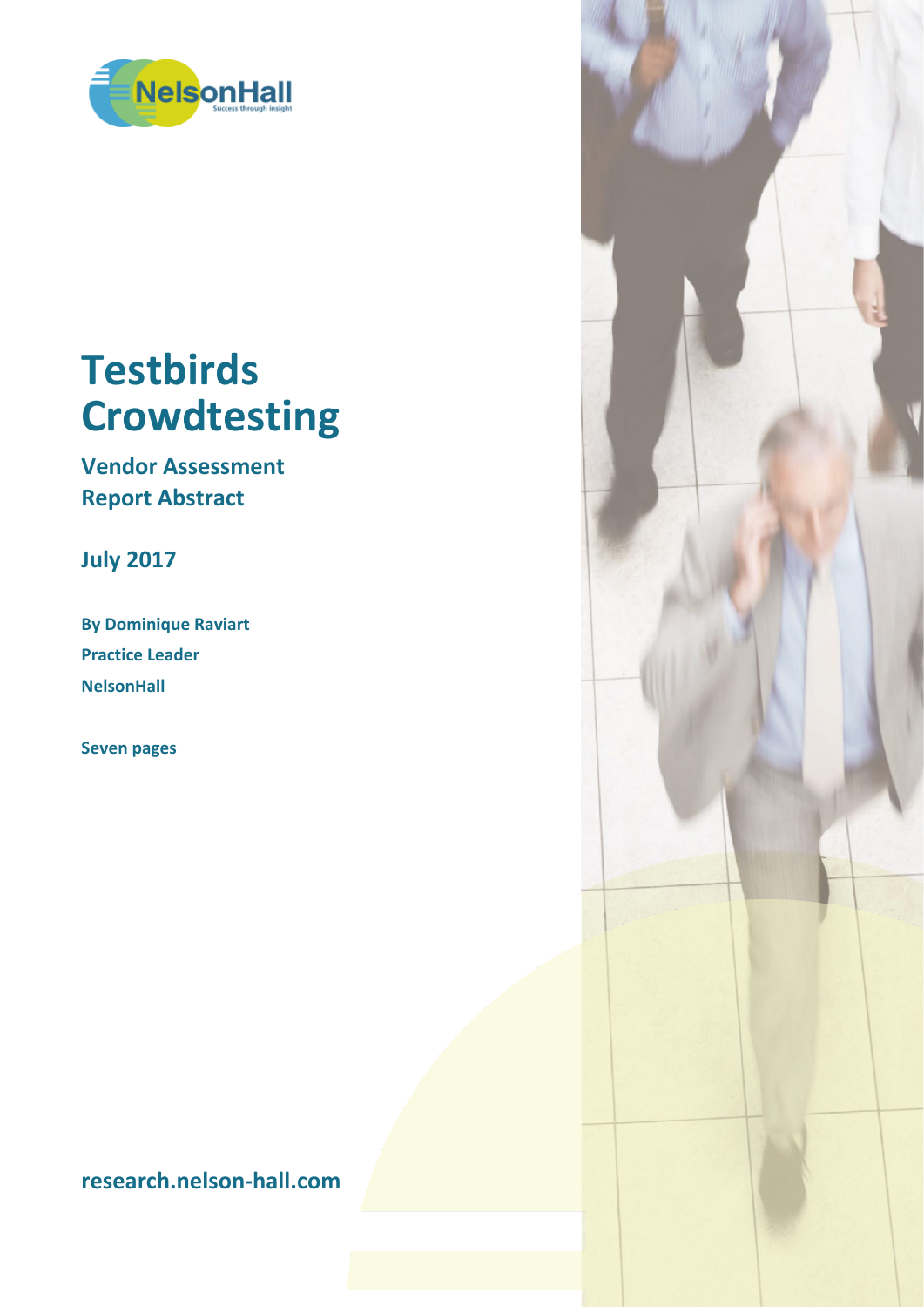



## **Who Is This Vendor Assessment For?**

NelsonHall's Software Testing Vendor Assessment for Testbirds is a comprehensive assessment of Testbirds' crowdtesting offerings and capabilities designed for:

- Sourcing managers monitoring the capabilities of existing suppliers of IT services and identifying vendor suitability for software testing services
- Vendor marketing, sales and business managers looking to benchmark themselves against their peers
- Financial analysts and investors specializing in the software testing sector.

# **Key Findings & Highlights**

Crowdtesting firm Testbirds was founded in 2011 and is headquartered in Munich, Germany. The company has a headcount of ~100, with 55 in Munich and the rest in several offices abroad (Netherlands, Sweden, and the U.K.). The company also operates in Hungary and Russia, via franchises. It has a community of ~200k testers across 193 countries, making it one of the largest testing communities globally.

NelsonHall estimates Testbirds' revenues to be below \$10m in CY 2016. Major clients include Audi, Allianz, Deutsche Post, Henkel, and Western Union.

To fuel its portfolio development and geographical expansion, Testbirds has been through two main funding cycles (in 2014, raising €2.1m, and in 2016). It counts among its investors EXTOREL, b-to-v Partners, and Seventure Partners.

Testbirds provides two main types of crowdtesting services:

- Software testing services including testing of websites, applications, and mobile and IoT apps
- Usability testing: based on a website and mobile app lifecycle, with services provided ranging from concept to prototyping, beta testing, and testing.

To support its crowdtesting activities, Testbirds has developed several technologies and IT services offerings including Nest, which its uses to conduct crowdtesting activities, report bugs, pay testers, collect payments, and generally to collaborate both internally and with the client.